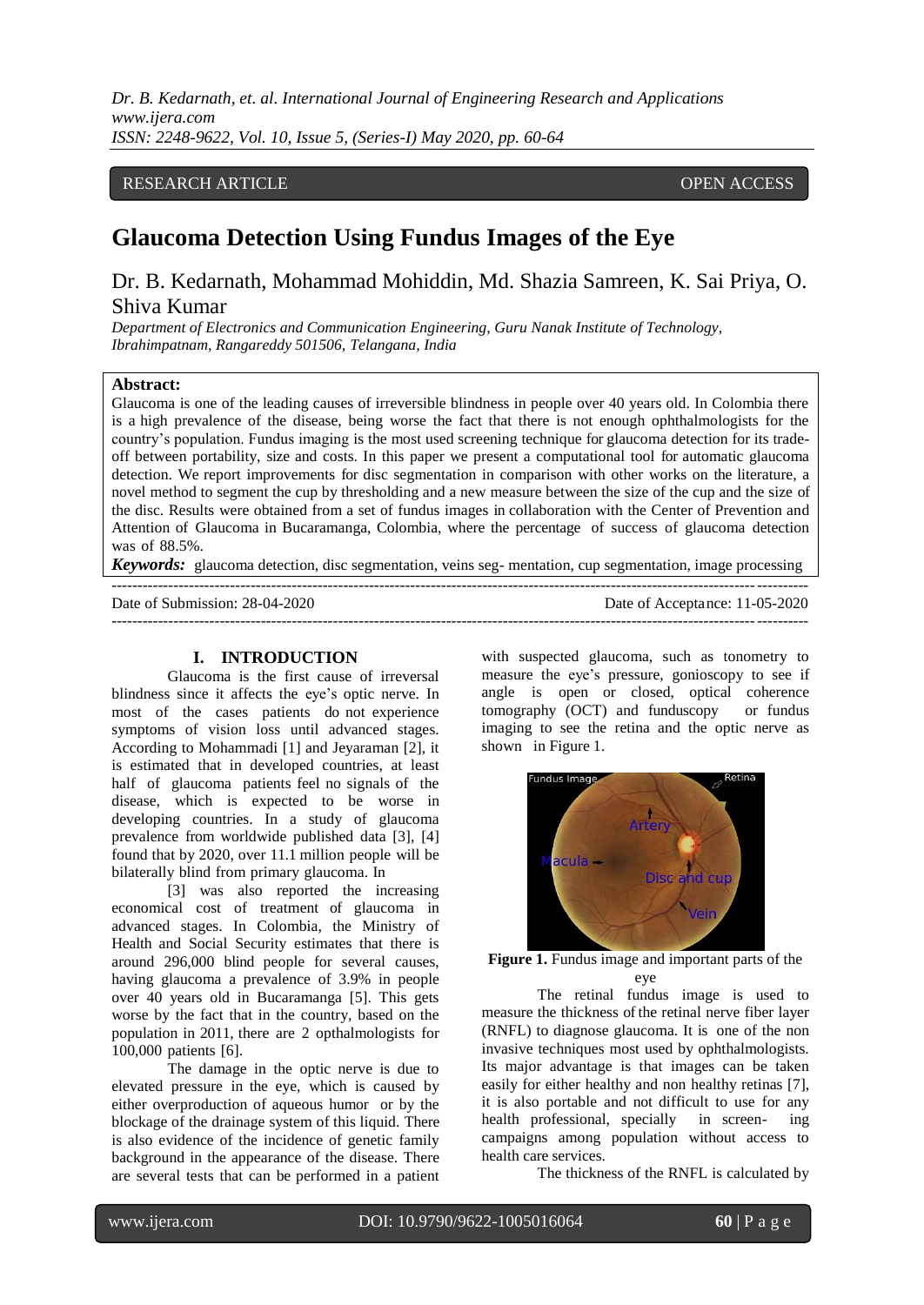measuring the proportion among the size of the optic nerve (named disc) and the size of the excavation inside the optic nerve produced by the increasing eye's pressure (named cup). This parameter is known as the Cup-to-Disc ratio (CDR).

Several works has been done for automatic glaucoma detection based on color fundus images [8], where the main difficulty is to provide an accurate estimation of the CDR. Anusorn et al [9] pro- poses a method for disc segmentation using edges detection. This method has problems if the eye has peripapillary atrophy which is a disease that alterates the edges of the disc. For segmenting the cup it uses as threshold one third of the highest grayscale intensity, however, the distance between the disc pixels and the cup pixels is not always the same, which makes difficult the segmentation among images taken from different persons. Another problem is to detect the cup edges when it is starting to grow in the early stages of the disease.

Dhumane and Patil [10] use superpixel segmentation to detect both disc and cup by means of a clustering algorithm, with a sensitivity of 88% and accuracy of 90.9%. It has a drawback when the excavation is growing in the nasal-temporal direction, since in that direction there is more presence of blood vessels that hide the cup.

Ayub et al [11] propose the cup and disc segmentation using RGB and HSV color models and Kmean clustering. The method has 92% of accuracy, but they do not take into account the vascular system that goes throughout the disc which interferes with the precision of detecting the correct pixels that belong to the disc.

Nikam and Patil [12] implement the disc and cup segmentation with an ellipse fitting algorithm, where the fitting of the area is done by minimizing a distance cost function. They also provide a user interface developed in MATLAB.

In this work we present a computational tool for automatic glaucome detection from fundus images of the eye. We propose a novel method for cup segmentation, which shows an improvement in the accuracy compared to other methods. The algorithms have been tested using a set of images provided by the Prevention and Attention Center of Glaucoma in Bucaramanga, Colombia. The organization of the paper is as follows, in section 2 we present the methods for the segmentation of disc, cup and blood vessels, as well as the measurement of the Cup-to-Disc Ratio (CDR). In section 3 we do the discussion of the results and finally, we present the conclusions and future work.

## **II. RELATED WORK**

In practice, what doctors do to determine if a patient has glaucoma or not, is to do a visual estimation of the CDR by observing the fundus image of both eyes of the patient. For the very well trained specialist this task can take around one to three minutes to give a diagnostic, however is prone to subjectivity. There is also the fact that it could be very demanding when this is done in screening campaigns where at the end, each specialist has hundreds of images to read. The CDR is calculated as follows,

$$
CDR = \frac{areaCup}{areaDisc} \tag{1}
$$

if the CDR 0.6 it is glaucomatous, otherwise it is not. According

to this, and as it was studied along the literature review, in order to do the automatic glaucoma detection, the first step is to obtain the segmentation of the disc and the cup as shown in Figure 2.



Figure 2. Disc and cup location

In the following subsections are described the methods im- plemented to obtain both segmentations as well as for the blood vessels.

## **Disc segmentation**

Because of the predominant orange background of the retina in the fundus image, we used the red channel to obtain the segmentation of the disc. The first step is to segment the disc, the channel that offers best results to do this is the red channel, for this, it was necessary an algorithm to fix the initial threshold in order to localize the disc inside the retina. To estimate the average amount of pixels necessary to be considered a disc, it is calculated the following parameter according to the work in [10],

$$
4 \arg \frac{\pi * \frac{D^2}{2}}{7.33 * 8}
$$
 (2)

where the D is the diameter of the retina in pixels. This value is taken as a reference to find the threshold for segmentation.

From the image histogram, starting from 255 down to 0, if the amount of pixels among two consecutive grayscale tones is bigger than Pavg, it computes the proportion of pixels between these two grayscale tones and selects the highest tone as the threshold if such proportion is bigger than 10%.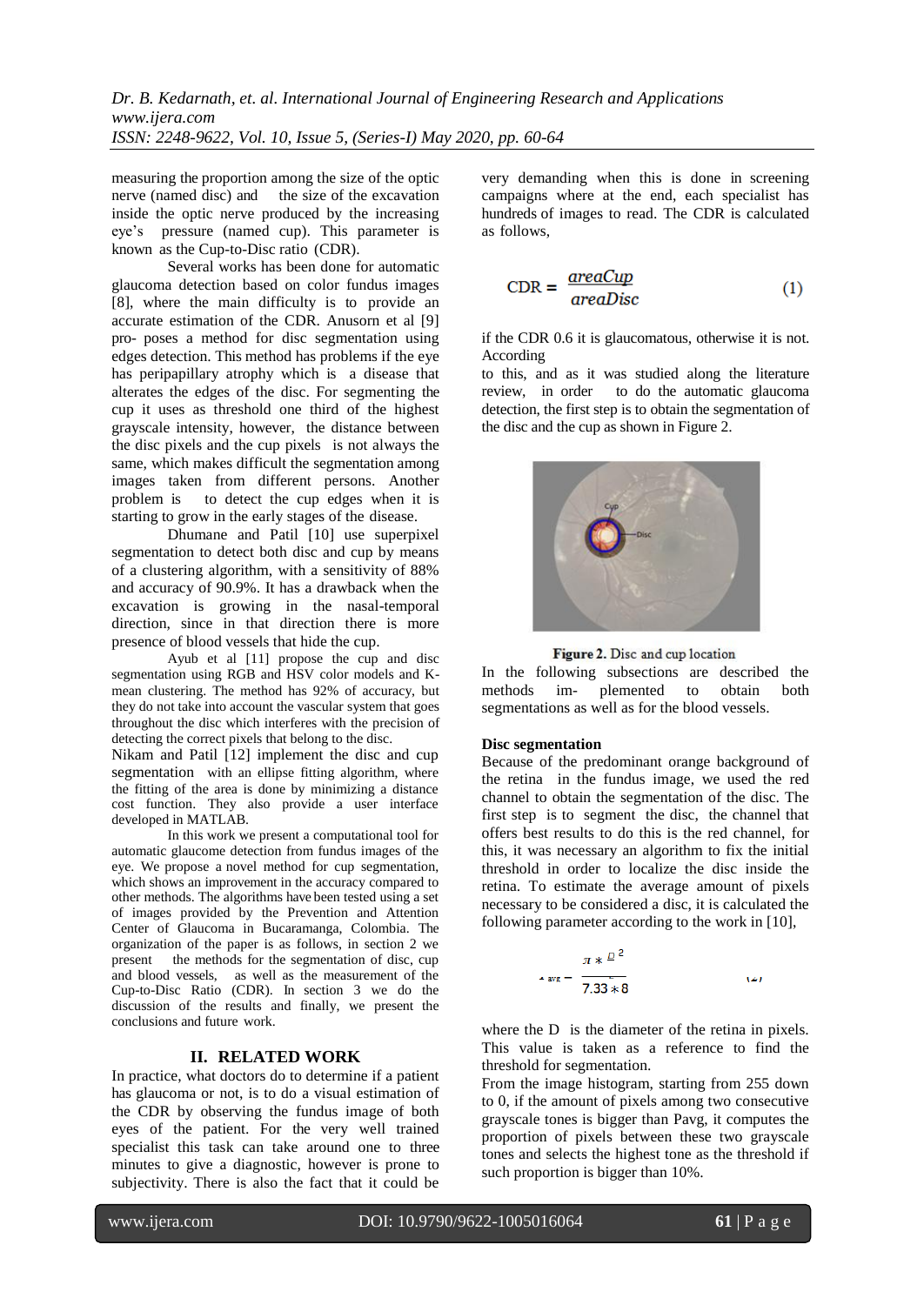*Dr. B. Kedarnath, et. al. International Journal of Engineering Research and Applications www.ijera.com ISSN: 2248-9622, Vol. 10, Issue 5, (Series-I) May 2020, pp. 60-64*

In this work we propose an improvement to the method presented in [10], since that threshold is not always accurate for the disc segmentation. We impose three conditions to evaluate the accuracy of the segmentation, they are the proportion of height versus width of the shape of the blob that contains the disc which has to be similar to an elliptical shape, the location of such blob, and the amount of pixels inside the blob has to be less than Pavg. The algorithm computes iteratively the accuracy of the highest threshold until the three conditions are met.

To meet the condition of location we designed a filter which is a matrix with ones in the area that contains the disc and zeros in the other parts as shown in Figure 3.



**Figure 3.** The designed filter

The filter has two white blobs to have into account that the image could be either from the right or left eye. The coordinates of the center of the actual blob must agree with the 31% of height and the 43% of width of the whole image for the left eye, and 69% of height and 43% of width of the whole image for the right eye as illustrated in Figure 4.



**Figure 4.** The designed filter modified for an eye

#### **Eye vessels segmentation**

Before segmenting the cup it is mandatory to segmentate the blood vessels coming from the disc, since the curvature of the vessels helps to detect the edge of the cup in the nasal (N), superior

(S) and inferior (I) quadrants of the disc, following the ISNT division used by the ophthalmologists as shown in Figure 5. It is important to notice that according to the specialists experience, the excavation forces the vessels to move towards the nasal direction, which is a fact to have into account to detect the nasal edge of cup.



**Figure 5.** Disc quadrants

In this step the green channel of the fundus image is used. An important artifact that should be removed is the macula, for this, the method proposed by Dash and Bhoi in [13] is followed, where the original image in the green channel is convolved by a mean filter in order to blur the edges of the vessels. Then, a subtraction between the original image and the blurred one is done to remove the macula. From there, a new threshold is computed to isolate the blood vessels.

#### **Cup segmentation**

Since the pixel intensities of the excavation are brighter than the pixels of the disc, the blue channel is used to sementate the cup. The ISNT rule is applied to divide the optical disc into 4 segments: Inferior, Superior, Nasal and Temporal (see Figure 5). The first three segments are used to detect the boundaries of the blood vessels inside the cup, for which, the centroid of each segment is computed following the method proposed in [14]. The temporal segment is used to detect the external boundary of the cup.

To find a good threshold, we propose an algorithm that works only on the temporal quadrant. It builds *m* arrays of size 1 *n*, where *n* is the number of pixels from the center to the border of the disc; *m* is the number of pixels on the arc of the temporal quadrant (see Figure 6); it avoids the vessels pixels. For each array it finds the position of its maximum gray intensity and computes the average gray value of their neighbours pixels; the same is done with the minimum gray intensity. With this, it builds an array of the average of maximums and an array of the average of minimums. From each of these arrays are discarded the elements that are higher than one standard deviation, this is done iteratively until each array only has the values that are less than the standard deviation. These values are averaged and this is the threshold to segmentate the cup.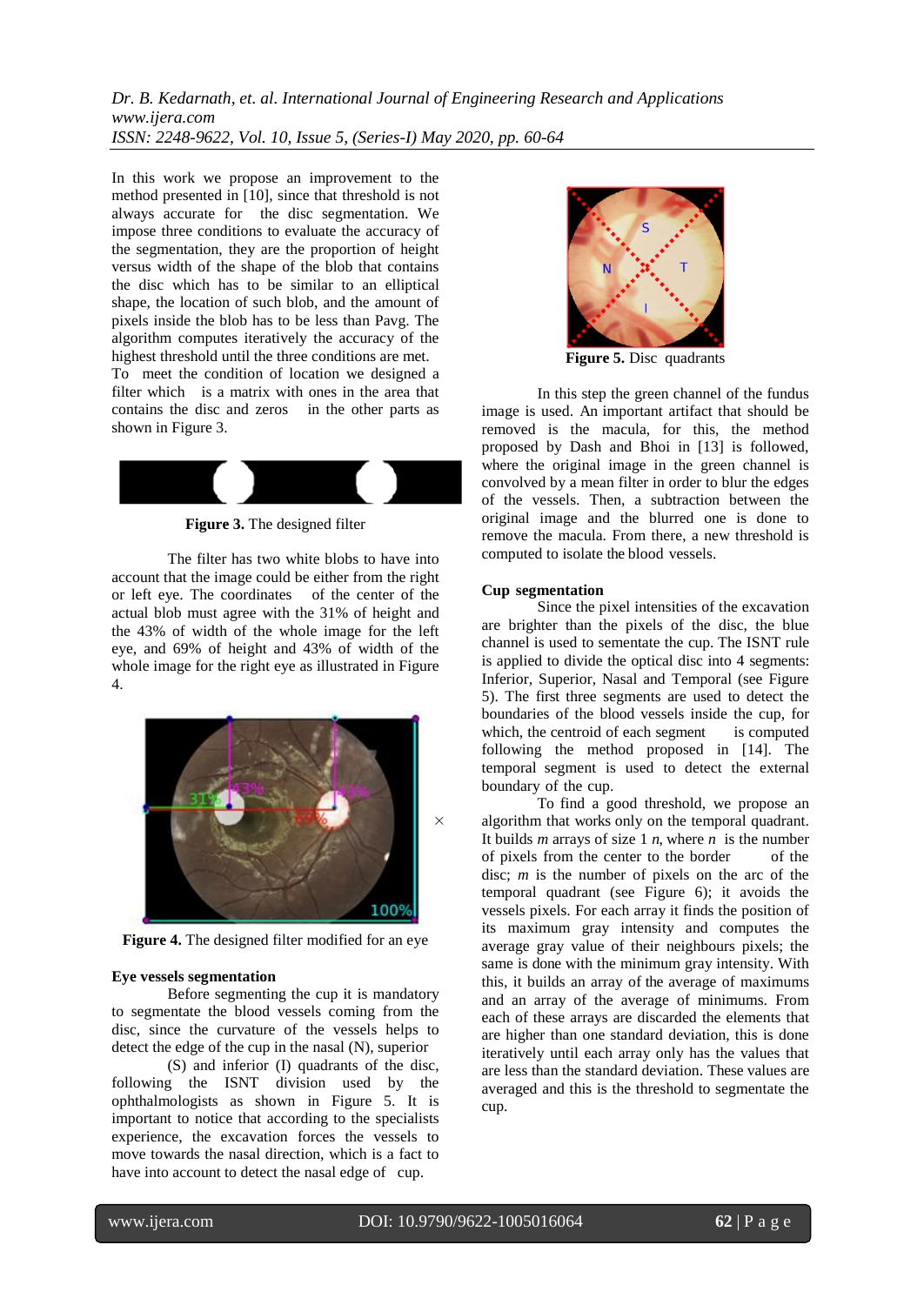

**Figure 6.** Obtention of the temporal disc arrays

#### **Cup-to-Disc Ratio measurement**

Once the disc and the cup have been properly segmented, we can proceed to measure the Cup-to-Disc Ratio. We implemented two methods whose precision is compared with the specialist's diagnostic. The first method places a reference point at the center of the optic disc and measures both the distance from this point to the border of the segmented cup (denoted by *Rc*), and the distance from the center to the border of the optic disc (denoted by  $R_d$ ). This is done at several places around the disc as is shown in Figure 7*a*). Then, a geometric mean is used to obtain the mean radius, which is a number between 0 and 1. If this number is greater than

0.6 the eye is classified as suspicious for glaucoma and the patient should be addressed for further treatment. The other method takes the size of the areas and computes the proportion between both as in equation 1 (see Figure 7*b*)).





a) Ratio of ratios b) Proportion of area **Figure 7.** Methods of Cup-to-Disc Ratio measurement

## **III. RESULTS**

## **Disc location results**

To be able to segment the blob of the disc by location using the filter described in section 2.1, it was necessary to compute first the average location of the center of the disc (measured as the percentage of the disc center with respect to the border of the image), which is the reference position to properly place the filter. We used 30 images to obtain this average location, the values are shown in the following plots, where the red line

indicates the average location of the 30 images. For the X-axis it is 69.26% and for the Y-axis it is 43.13%.



the X-axis

#### **Disc segmentation results**

Tests were conducted over 16 fundus images. The accuracy obtained for the disc segmentation using the algorithm proposed by [10] was 92% and for our improved method was 95%, which overcomes the problems due to noise, macular generation, or instrument acquisition. Results are shown in Figure 10 for fundus images from two different patients, where the segmentations using both methods are compared.



**Figure 9.** Relative position of the disc for 30 eyes in the Y-axis



**Figure 10.** Disc segmentation results

#### **Glaucoma detection results**

We performed the measurements over a set of 26 fundus images of both healthy and non-healthy eyes, where the opthal- mologists provided their estimated CDR for each image. Results coming from our algorithm were compared with those reference